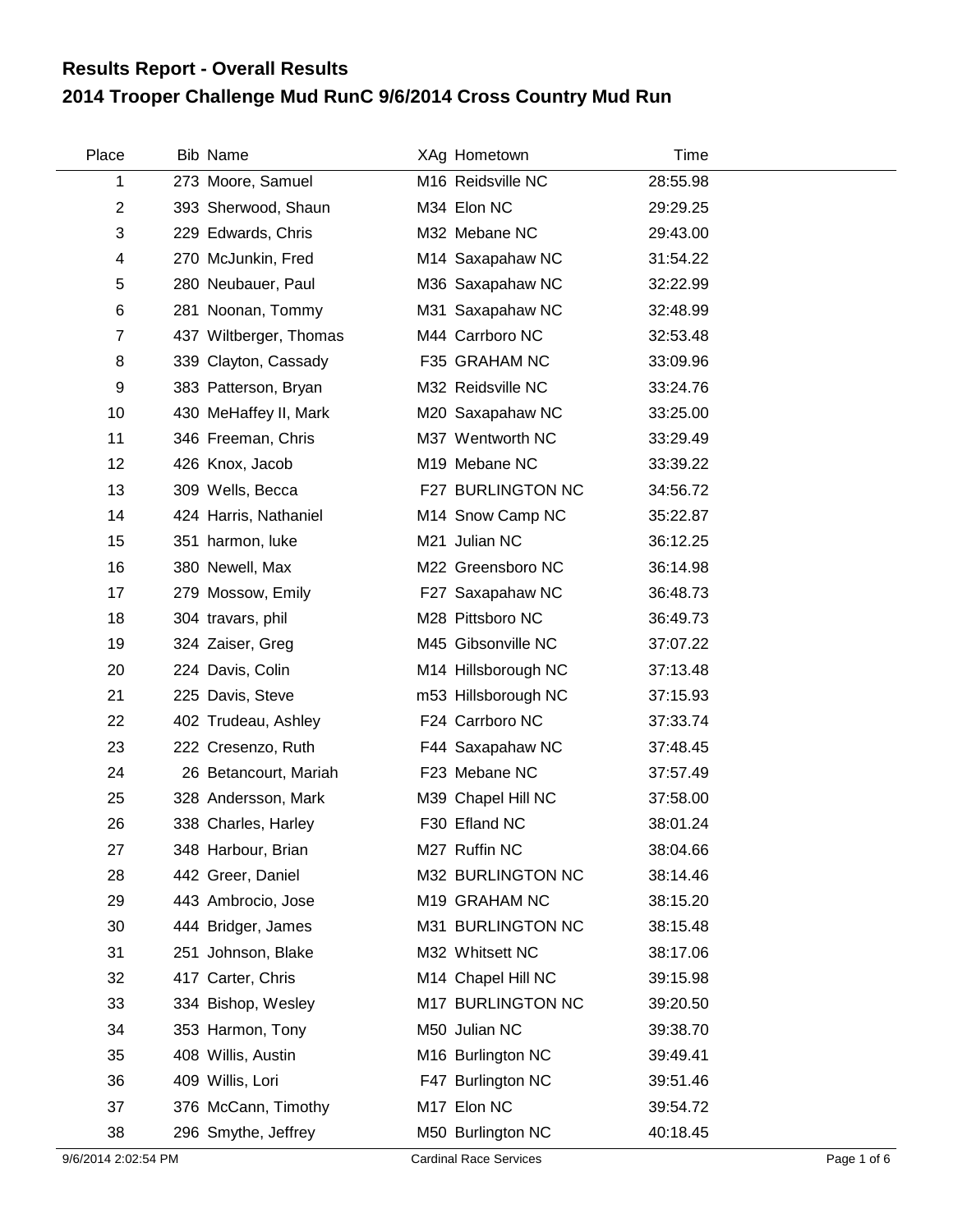| Place | <b>Bib Name</b>         |     | XAg Hometown        | Time     |  |
|-------|-------------------------|-----|---------------------|----------|--|
| 39    | 435 Shoffner, Leslie    |     | F41 Gibsonville NC  | 40:28.23 |  |
| 40    | 317 wilson, emeline     |     | F14 Raleigh NC      | 40:45.45 |  |
| 41    | 318 wilson, jacqui      |     | M47 Raleigh NC      | 40:48.42 |  |
| 42    | 269 McJunkin, Bruce     |     | M55 Saxapahaw NC    | 41:05.22 |  |
| 43    | 428 Lopez, Destiny      |     | F39 Carrboro NC     | 42:08.71 |  |
| 44    | 162 Bullard, Cole       |     | M15 Chapel Hill NC  | 42:12.26 |  |
| 45    | 422 Gambogi, Craig      |     | M20 Hillsborough NJ | 42:13.73 |  |
| 46    | 389 Rowland, Sophia     |     | F19 Chapel Hill NC  | 42:14.49 |  |
| 47    | 401 Thurman, Abby       |     | F19 RALEIGH NC      | 42:17.71 |  |
| 48    | 438 Weingarten, Lisa    | F40 |                     | 42:18.98 |  |
| 49    | 405 Watkins, Rebecca    |     | F30 Chapel Hill NC  | 42:26.99 |  |
| 50    | 392 Semmelmann, Jamie   |     | F34 Charlotte NC    | 42:38.72 |  |
| 51    | 396 Smith, Collin       |     | M18 Rougemont NC    | 43:00.46 |  |
| 52    | 399 Smith, Larry        |     | M48 Rougemont NC    | 43:01.75 |  |
| 53    | 357 Hembrick, Marvin    |     | M46 Durham NC       | 43:02.23 |  |
| 54    | 391 Schneider, Nicholas |     | M35 Durham NC       | 43:02.23 |  |
| 55    | 381 Nuyen, Laurel       |     | F24 Durham NC       | 43:02.47 |  |
| 56    | 340 Cook, Corry         |     | M36 Durham NC       | 43:02.49 |  |
| 57    | 301 Thurston, Haley     |     | F15 Mt. Olive NC    | 43:10.47 |  |
| 58    | 382 Parrott, Matthew    |     | M29 GRAHAM NC       | 43:17.74 |  |
| 59    | 447 Hair, Rex           | M22 |                     | 43:39.72 |  |
| 60    | 228 Duffy, Darren       |     | M39 Apex NC         | 44:00.45 |  |
| 61    | 445 Lesperance, Ethan   |     | M24 GRAHAM NC       | 44:09.97 |  |
| 62    | 427 Lacava, Gina        |     | F47 Chapel Hill NC  | 44:17.74 |  |
| 63    | 316 Williams, Kathleen  |     | F23 Chicago IL      | 44:23.98 |  |
| 64    | 356 Haslam, Claire      |     | F33 Saxapahaw NC    | 44:25.73 |  |
| 65    | 407 williams, doug      |     | m56 Saxapahaw NC    | 44:30.51 |  |
| 66    | 429 MeHaffey, Mark      |     | M48 Saxapahaw NC    | 44:33.87 |  |
| 67    | 305 Wagner, Laura Jean  |     | F26 Chicago IL      | 44:37.21 |  |
| 68    | 431 rasmussen, liv      |     | f33 Saxapahaw NC    | 44:44.00 |  |
| 69    | 378 McNabb, Kelly       |     | F33 Pittsboro NC    | 44:44.95 |  |
| 70    | 217 Chastain, Britt     |     | F41 Wallace NC      | 44:57.23 |  |
| 71    | 313 wichowski, michael  |     | M45 Pittsboro NC    | 45:10.47 |  |
| 72    | 400 Thompson, Landon    |     | M32 BURLINGTON NC   | 45:31.96 |  |
| 73    | 416 Brawn, Alex         |     | M18 GRAHAM NC       | 45:52.22 |  |
| 74    | 386 Rich, Katie         |     | F32 Snow Camp NC    | 46:00.74 |  |
| 75    | 265 Majors, Dalton      |     | M36 Elon NC         | 46:37.97 |  |
| 76    | 294 Rumley, Erin        |     | F31 Gibsonville NC  | 46:38.72 |  |
| 77    | 266 Majors, Michelle    |     | F36 Elon NC         | 46:38.72 |  |
| 78    | 398 Smith, Katrina      |     | F49 Mebane NC       | 47:17.24 |  |
| 79    | 329 Ashley, Jason       |     | M35 Whitsett NC     | 47:34.72 |  |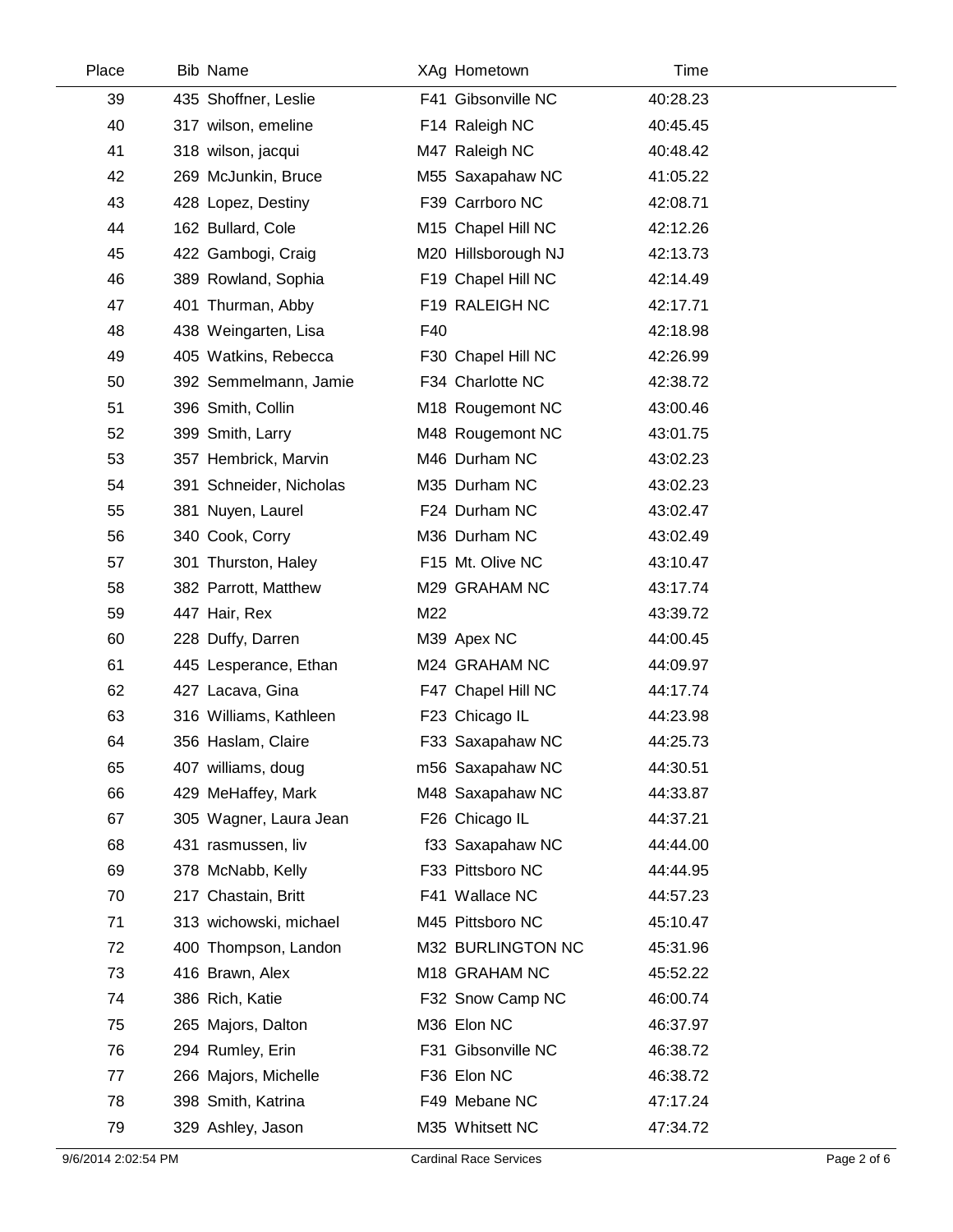| Place | <b>Bib Name</b>        | XAg Hometown        | Time     |  |
|-------|------------------------|---------------------|----------|--|
| 80    | 307 Waters, Maxwell    | M22 Greensboro NC   | 48:05.47 |  |
| 81    | 415 Blshop, Sarah      | F16 BURLINGTON NC   | 48:10.22 |  |
| 82    | 327 Adams, Matt        | M40 Mebane NC       | 48:11.99 |  |
| 83    | 449 Paulsen, Lucas     | M32 Chapel Hill NC  | 48:14.22 |  |
| 84    | 439 Werder, Emily      | F31 Chapel Hill NC  | 48:14.73 |  |
| 85    | 440 Albrecht, Tim      | M26 Chapel Hill NC  | 48:19.49 |  |
| 86    | 384 patterson, maria   | F26 BURLINGTON NC   | 48:19.96 |  |
| 87    | 95 Biebel, Kim         | F41 Elon NC         | 48:21.47 |  |
| 88    | 394 Smith, Beverly     | F43 Mebane NC       | 48:25.46 |  |
| 89    | 441 Albrecht, Sarah    | F25 Chapel Hill NC  | 48:28.73 |  |
| 90    | 248 Hickes, Laura      | F39 Greensboro NC   | 48:30.73 |  |
| 91    | 227 Denny, Micah       | M27 Reidsville NC   | 48:59.98 |  |
| 92    | 326 Adams, Bonnie      | F38 Mebane NC       | 49:10.96 |  |
| 93    | 342 Dodson, John       | M28 Mebane NC       | 49:39.73 |  |
| 94    | 388 rosso, rebecca     | F35 Burlington NC   | 49:40.49 |  |
| 95    | 446 Sappington, Graham | M33 GRAHAM NC       | 49:41.15 |  |
| 96    | 218 Christian, Jerry   | M51 Greensboro NC   | 49:41.75 |  |
| 97    | 341 Dodson, Jessica    | F28 Mebane NC       | 49:45.23 |  |
| 98    | 419 DeMauro, Kimberly  | F41 Mebane NC       | 49:58.19 |  |
| 99    | 306 Waldron, Luke      | M16 Denver CO       | 50:57.96 |  |
| 100   | 363 Huffines, Jason    | M35 BURLINGTON NC   | 51:15.23 |  |
| 101   | 3 Barker, Bradley      | M54 Pittsboro NC    | 51:22.44 |  |
| 102   | 20 Becmer, Brian       | M43 GRAHAM NC       | 51:26.25 |  |
| 103   | 220 Coleman, Jeremy    | M38 Burlington NC   | 51:27.33 |  |
| 104   | 360 Honeycutt, Josh    | M32 Mebane NC       | 51:30.71 |  |
| 105   | 333 Bara, William      | M23 Hillsborough NC | 51:46.48 |  |
| 106   | 359 Honeycutt, Angela  | F37 Mebane NC       | 51:59.26 |  |
| 107   | 375 Mann, Mitchell     | M38 Burlington NC   | 51:59.99 |  |
| 108   | 374 Mann, Jennifer     | F31 Burlington NC   | 52:01.24 |  |
| 109   | 414 Albertson, Triston | M14 Wallace NC      | 52:08.74 |  |
| 110   | 241 Gurganus, Noah     | M14 Wallace NC      | 52:08.87 |  |
| 111   | 263 Lewis, Hannah      | F14 Wallace NC      | 52:09.25 |  |
| 112   | 288 Proctor, Harlan    | M44 Indian Trail NC | 52:15.99 |  |
| 113   | 355 Harward, Jeff      | M49 Mebane NC       | 52:21.21 |  |
| 114   | 418 Crapo, Stephanie   | F31 Durham NC       | 52:24.00 |  |
| 115   | 293 Rolph, Jordan      | F21 BURLINGTON NC   | 52:24.98 |  |
| 116   | 214 Carico, Tina       | F49 Raleigh NC      | 52:48.98 |  |
| 117   | 160 Brady, Ryan        | M16 Hillsborough NC | 53:00.45 |  |
| 118   | 234 Farrell, Patrick   | M30 Durham NC       | 53:07.99 |  |
| 119   | 233 Farrell, Heidi     | F30 Durham NC       | 53:09.97 |  |
| 120   | 421 Durham, Matthew    | M25 Snow Camp NC    | 53:30.49 |  |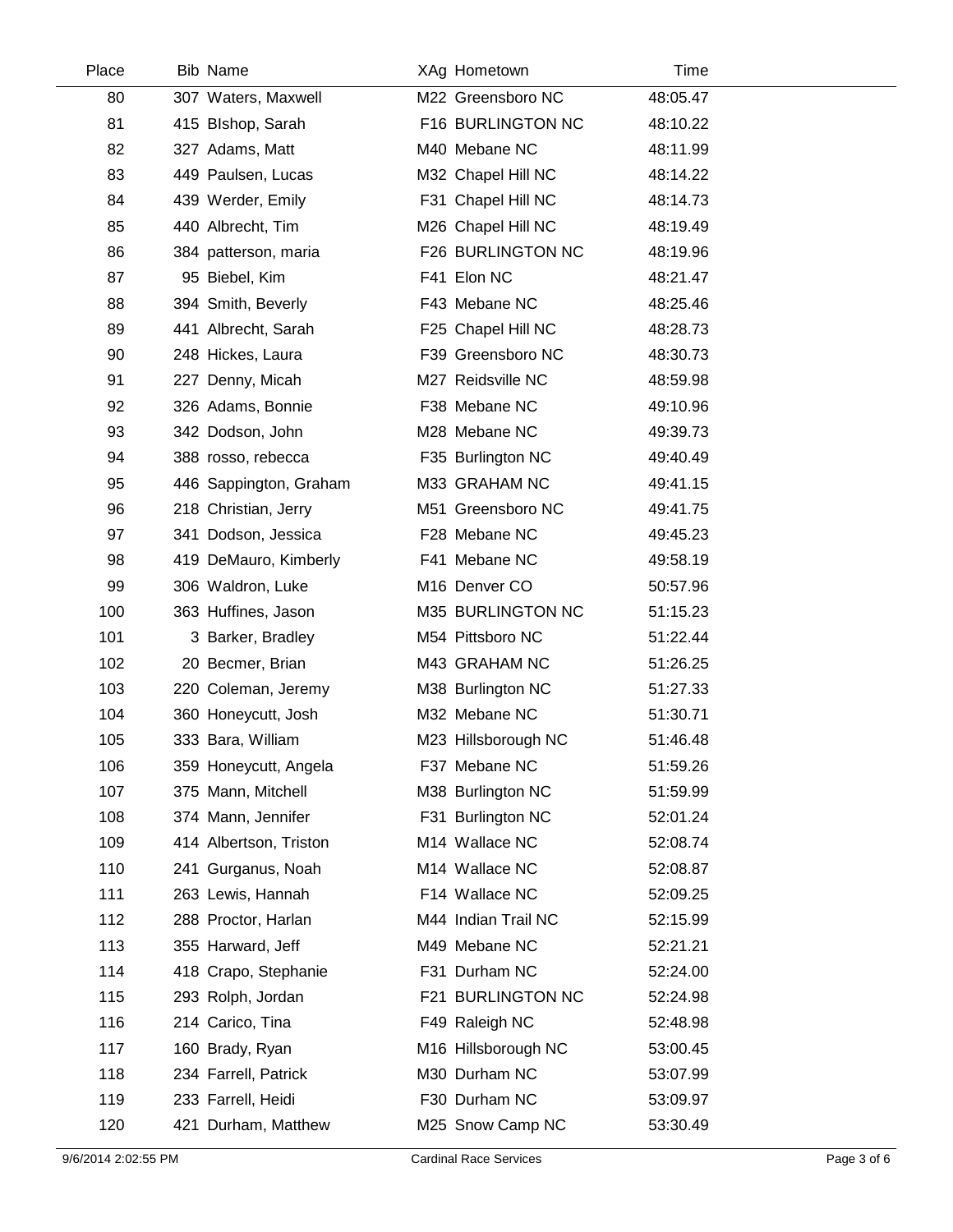| Place | <b>Bib Name</b>         |     | XAg Hometown       | Time        |  |
|-------|-------------------------|-----|--------------------|-------------|--|
| 121   | 347 George, David       |     | M36 Chapel Hill NC | 53:31.32    |  |
| 122   | 267 McCarthy, Cyndy     |     | F44 Apex NC        | 53:32.14    |  |
| 123   | 411 Webb, Kevin         |     | M44 Greensboro NC  | 54:11.25    |  |
| 124   | 452 Long, Karinna       | F31 |                    | 54:20.00    |  |
| 125   | 352 Harmon, Misty       |     | F23 Julian NC      | 54:20.30    |  |
| 126   | 321 yoder, grayson      |     | M14 Reidsville NC  | 54:26.87    |  |
| 127   | 308 Webb, Thomas        |     | M15 High Point NC  | 54:43.55    |  |
| 128   | 364 Hunsucker, Matthew  |     | M33 Greensboro NC  | 55:19.03    |  |
| 129   | 365 Hunsucker, Randi    |     | F30 Greensboro NC  | 55:20.80    |  |
| 130   | 258 Lane, Herbert       |     | M39 Wendell NC     | 56:30.56    |  |
| 131   | 259 Lane, Leigh Ann     |     | F36 Wendell NC     | 56:31.30    |  |
| 132   | 345 Foster, Amanda      |     | F29 BURLINGTON NC  | 56:55.06    |  |
| 133   | 369 Kronbergs, Kevin    |     | M40 BURLINGTON NC  | 56:55.98    |  |
| 134   | 253 Juarez, Michael     |     | M38 Burlington NC  | 57:13.61    |  |
| 135   | 425 Keen, Meredith      |     | F40 Chapel Hill NC | 57:49.02    |  |
| 136   | 451 Young, Deb          |     | F51 Chapel Hill NC | 57:50.28    |  |
| 137   | 361 House, Myles        |     | F16 Chapel Hill NC | 57:50.57    |  |
| 138   | 362 house, tara         |     | f44 Chapel Hill NC | 57:53.05    |  |
| 139   | 387 Roberts, Greg       |     | M44 Chapel Hill NC | 57:53.52    |  |
| 140   | 403 Wade, Lisa          |     | F44 Gibsonville NC | 58:14.05    |  |
| 141   | 390 Saunders, Fred      |     | M51 Burlington NC  | 58:32.28    |  |
| 142   | 344 Enoch, Stephanie    |     | F33 Elon NC        | 58:35.03    |  |
| 143   | 230 England, Joey       |     | M27 GRAHAM NC      | 59:21.05    |  |
| 144   | 420 Dunn, Jeff          |     | M51 DURHAM NC      | 59:41.29    |  |
| 145   | 330 Baker, Anna         |     | F17 DURHAM NC      | 01:00:09.04 |  |
| 146   | 331 Baker, Jay          |     | M48 DURHAM NC      | 01:00:09.32 |  |
| 147   | 366 Jokhu, Ishri        |     | M50 WAKE FOREST N  | 01:00:11.31 |  |
| 148   | 370 Kronbergs, Kurt     |     | M38 GRAHAM NC      | 01:00:50.30 |  |
| 149   | 358 Holt, Kristen       |     | F21 Liberty NC     | 01:00:59.02 |  |
| 150   | 413 Adams, Robert       |     | M24 BURLINGTON NC  | 01:01:20.47 |  |
| 151   | 434 Rust, Joel          |     | M25 Chicago IL     | 01:01:20.81 |  |
| 152   | 249 Hiller, Dan         |     | M33 Raleigh NC     | 01:01:54.55 |  |
| 153   | 250 Hiller, Debbie      |     | F32 Raleigh NC     | 01:01:54.82 |  |
| 154   | 404 Walsh, Tim          |     | M41 Raleigh NC     | 01:01:57.81 |  |
| 155   | 240 gurganus, jon       |     | M42 Wallace NC     | 01:04:20.67 |  |
| 156   | 242 Gurganus, Savannah  |     | F16 Wallace NC     | 01:04:20.79 |  |
| 157   | 239 Gurganus, Angela    |     | F41 Wallace NC     | 01:04:21.55 |  |
| 158   | 262 Lewis, Abigail      |     | F16 Wallace NC     | 01:04:22.39 |  |
| 159   | 297 Sparacio, Stephanie |     | F21 Waxhaw NC      | 01:04:36.27 |  |
| 160   | 285 OSHIELDS, Kyle      |     | M23 Mebane NC      | 01:05:50.72 |  |
| 161   | 289 Rieson, Kim         |     | F40 High Point NC  | 01:06:00.00 |  |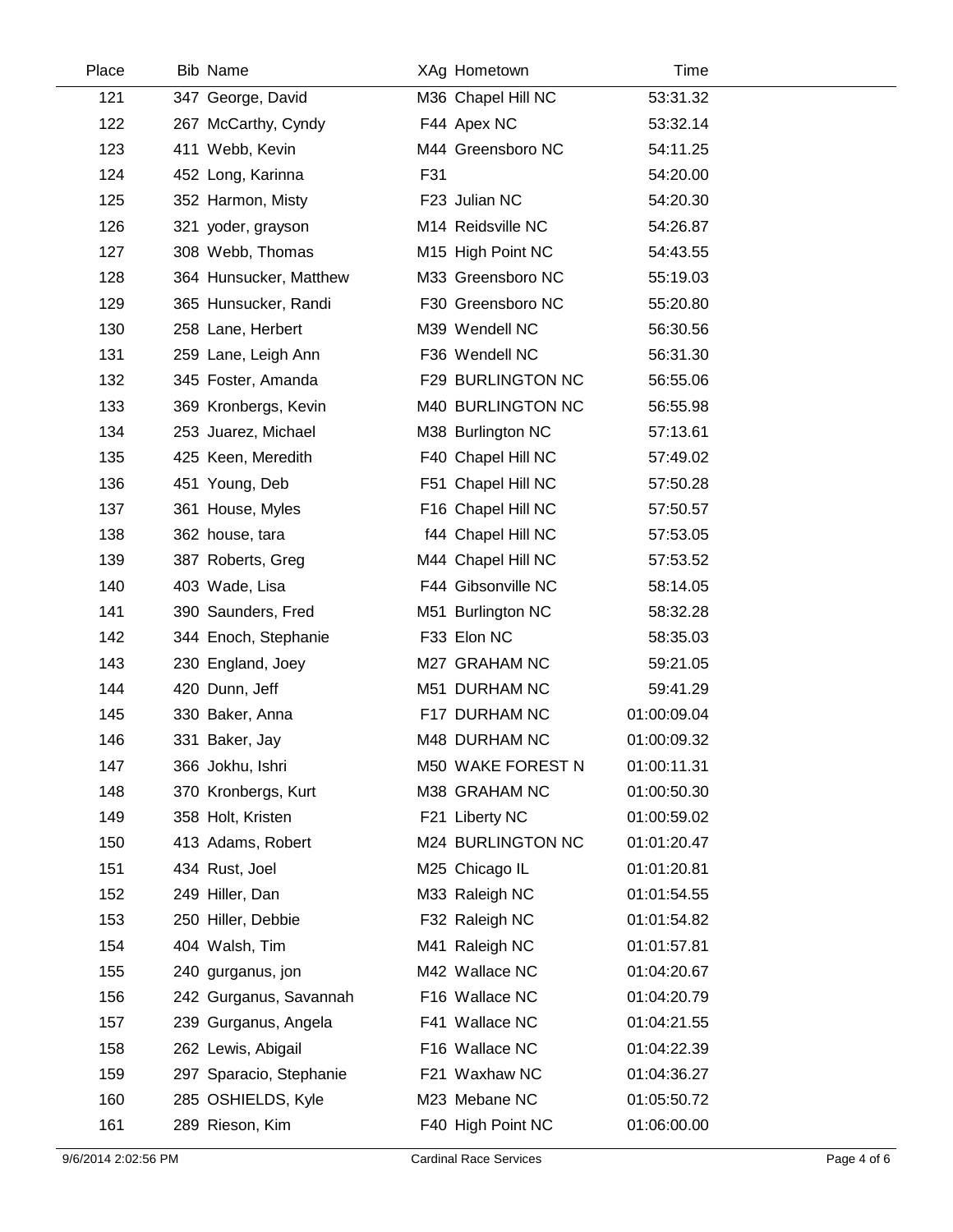| Place | <b>Bib Name</b>        | XAg Hometown        | Time        |  |
|-------|------------------------|---------------------|-------------|--|
| 162   | 246 Harris, VeeCee     | F39 High Point NC   | 01:06:00.67 |  |
| 163   | 213 Canales, Kimberly  | F27 Mebane NC       | 01:07:08.56 |  |
| 164   | 252 johnson, lauren    | F37 Burlington NC   | 01:07:09.00 |  |
| 165   | 15 Barker, Catherine   | F55 Pittsboro NC    | 01:07:13.11 |  |
| 166   | 231 England, Tiffany   | F27 GRAHAM NC       | 01:07:31.31 |  |
| 167   | 287 Pergerson, Gina    | F52 Durham NC       | 01:07:31.78 |  |
| 168   | 450 Armstrong, Delora  | F26 GRAHAM NC       | 01:07:35.31 |  |
| 169   | 255 Kelly, Jessica     | F36 GRAHAM NC       | 01:08:06.07 |  |
| 170   | 238 Gonzalez, Tonya    | F39 Haw River NC    | 01:08:07.31 |  |
| 171   | 254 Kelly, Glen        | M38 GRAHAM NC       | 01:08:07.31 |  |
| 172   | 322 yoder, matthew     | M15 Reidsville NC   | 01:08:42.04 |  |
| 173   | 223 danley, liz        | F28 Atlanta GA      | 01:08:44.32 |  |
| 174   | 350 Hardee, Lisa       | F48 Matthews NC     | 01:09:13.05 |  |
| 175   | 349 Hardee, Frank      | M53 Monroe NC       | 01:09:14.04 |  |
| 176   | 237 Gilbert, Naomi     | F54 GRAHAM NC       | 01:09:50.00 |  |
| 177   | 433 robertson, scott   | M50 BURLINGTON NC   | 01:09:59.57 |  |
| 178   | 284 Offerdahl, Anna    | F21 Charlotte NC    | 01:11:22.07 |  |
| 179   | 161 Bristoll, Acel     | M28 Efland NC       | 01:11:23.97 |  |
| 180   | 236 Gilbert, Geryl     | M58 GRAHAM NC       | 01:11:29.04 |  |
| 181   | 320 yoder, daren       | M42 Reidsville NC   | 01:11:57.01 |  |
| 182   | 323 yoder, tracy       | F40 Reidsville NC   | 01:11:58.80 |  |
| 183   | 108 Black, Amber       | F17 Creedmoor NC    | 01:11:59.56 |  |
| 184   | 373 Lucas, Stephanie   | F30 GRAHAM NC       | 01:11:59.81 |  |
| 185   | 367 Keel, Sam          | M70 Durham NC       | 01:12:01.03 |  |
| 186   | 142 Black, Stephanie   | F46 Creedmoor NC    | 01:12:02.81 |  |
| 187   | 335 Bondeson, Christa  | F45 Mebane NC       | 01:12:34.79 |  |
| 188   | 272 Miles, Michelle    | F45 Julian NC       | 01:13:16.05 |  |
| 189   | 295 Sharpe, Megan      | F25 BURLINGTON NC   | 01:13:38.79 |  |
| 190   | 260 Lankford, Kristin  | F41 Indian Trail NC | 01:13:39.75 |  |
| 191   | 235 Freeze, Ben        | M32 Kannapolis NC   | 01:13:42.55 |  |
| 192   | 319 Wilson, Johelia    | F40 Monroe NC       | 01:13:42.56 |  |
| 193   | 261 Lankford, Randy    | M41 Indian Trail NC | 01:13:42.81 |  |
| 194   | 300 Tarrant, Kristy    | F34 Efland NC       | 01:13:46.51 |  |
| 195   | 232 Farmer, Erica      | F38 Chapel Hill NC  | 01:13:48.30 |  |
| 196   | 412 McClary, James     | M36 Burlington NC   | 01:14:16.76 |  |
| 197   | 286 OSHIELDS, STEVE    | M51 Mebane NC       | 01:15:09.05 |  |
| 198   | 315 Williams, Brandon  | M27 GRAHAM NC       | 01:15:10.11 |  |
| 199   | 337 Chambers, Katelynn | F15 Roxboro NC      | 01:15:15.56 |  |
| 200   | 282 Norton, Angela     | F24 GRAHAM NC       | 01:15:15.77 |  |
| 201   | 314 Williams, Ashley   | F27 GRAHAM NC       | 01:15:16.81 |  |
| 202   | 283 Norton, Matt       | M33 GRAHAM NC       | 01:15:19.05 |  |